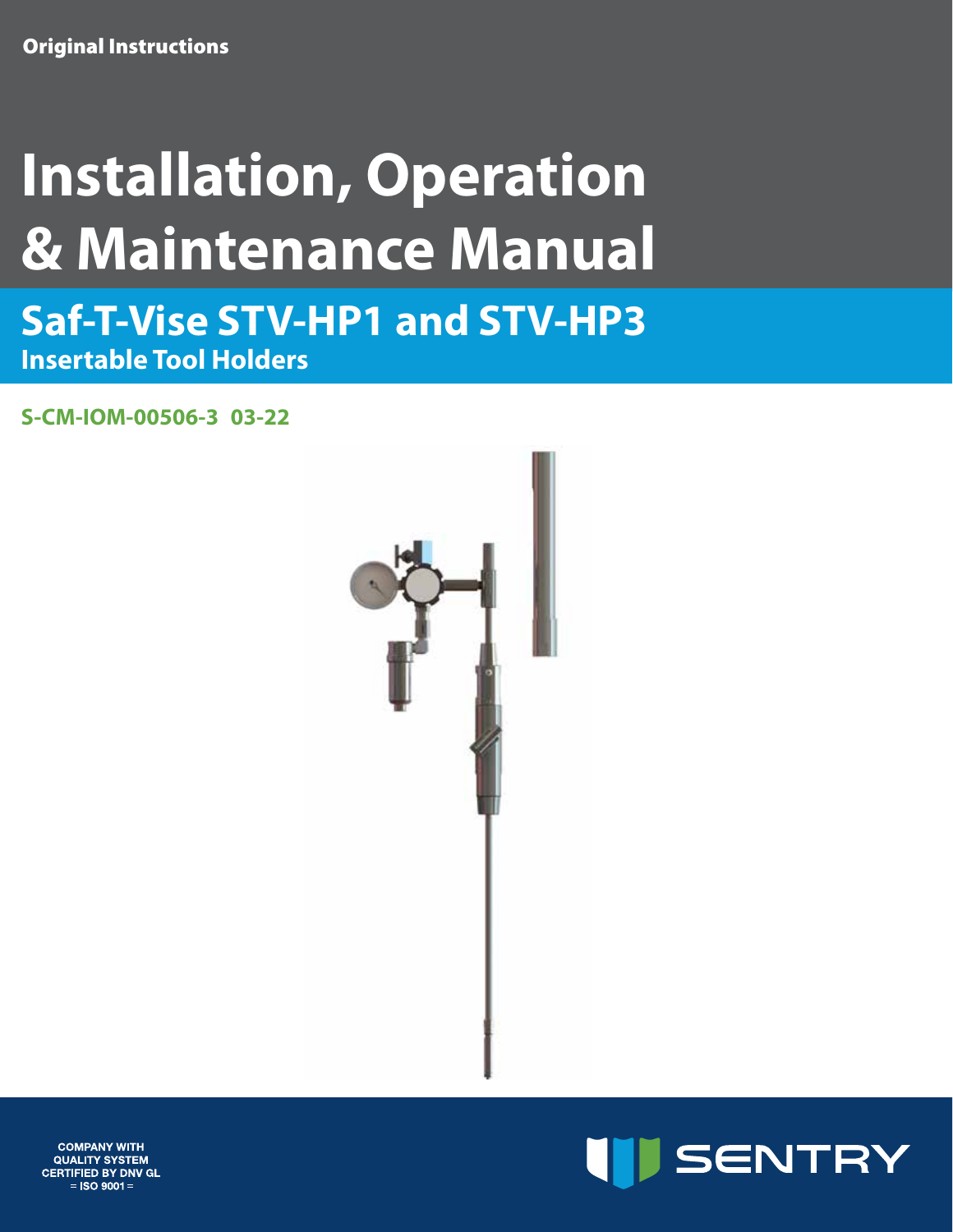

Do not install, maintain, or operate this equipment without reading, understanding, and following the appropriate Sentry Equipment Corp instructions. Otherwise, injury, damage, or both may result.

# **Copyright**

© 2022 by Sentry Equipment Corp All rights reserved All product and company names are property of their respective owners This document contains proprietary information No part of this document may be photocopied or reproduced without the prior written consent of Sentry Equipment Corp

# **Limit of Liability**

Sentry Equipment Corp, its employees, agents, and the authors and contributors to this document specifically disclaim all liabilities and warranties, express or implied (including warranties of merchantability and fitness for a particular purpose), for the accuracy, currency, completeness, and/or reliability of the information contained herein and/or for the fitness for any particular use and/or for the performance of any material and/or equipment selected in whole or part with the user of/or in reliance upon information contained herein. Selection of materials and/or equipment is at the sole risk of the user of this publication

## **Note**

The information contained in this document is subject to change without notice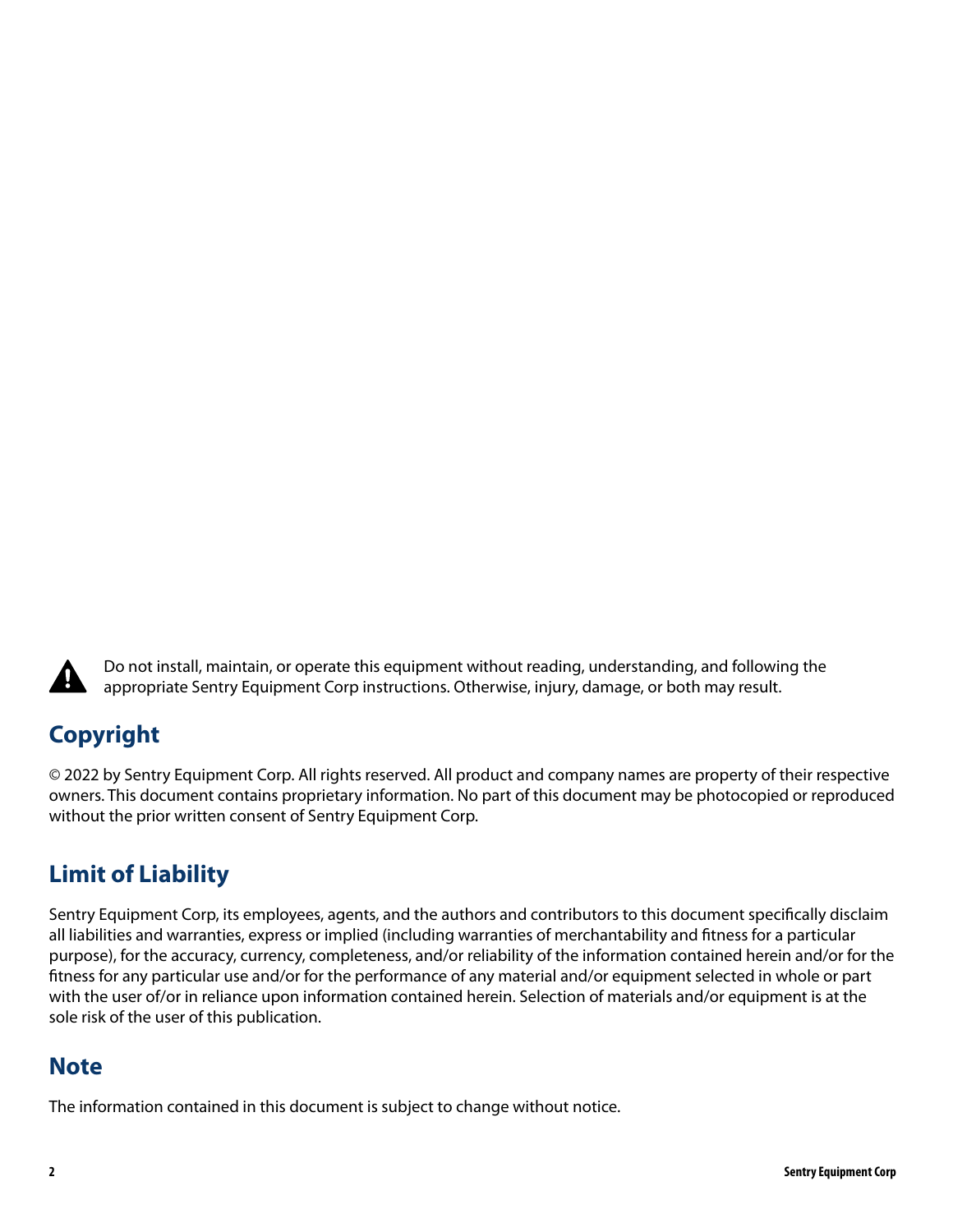# **Table of Contents**

| Saf-T-Vise STV-HP1 and STV-HP3 Insertable Tool Holder Specifications.6 |
|------------------------------------------------------------------------|
|                                                                        |
| Changing a Rod/Shaft and Replacing a Seal 8                            |
|                                                                        |
|                                                                        |
|                                                                        |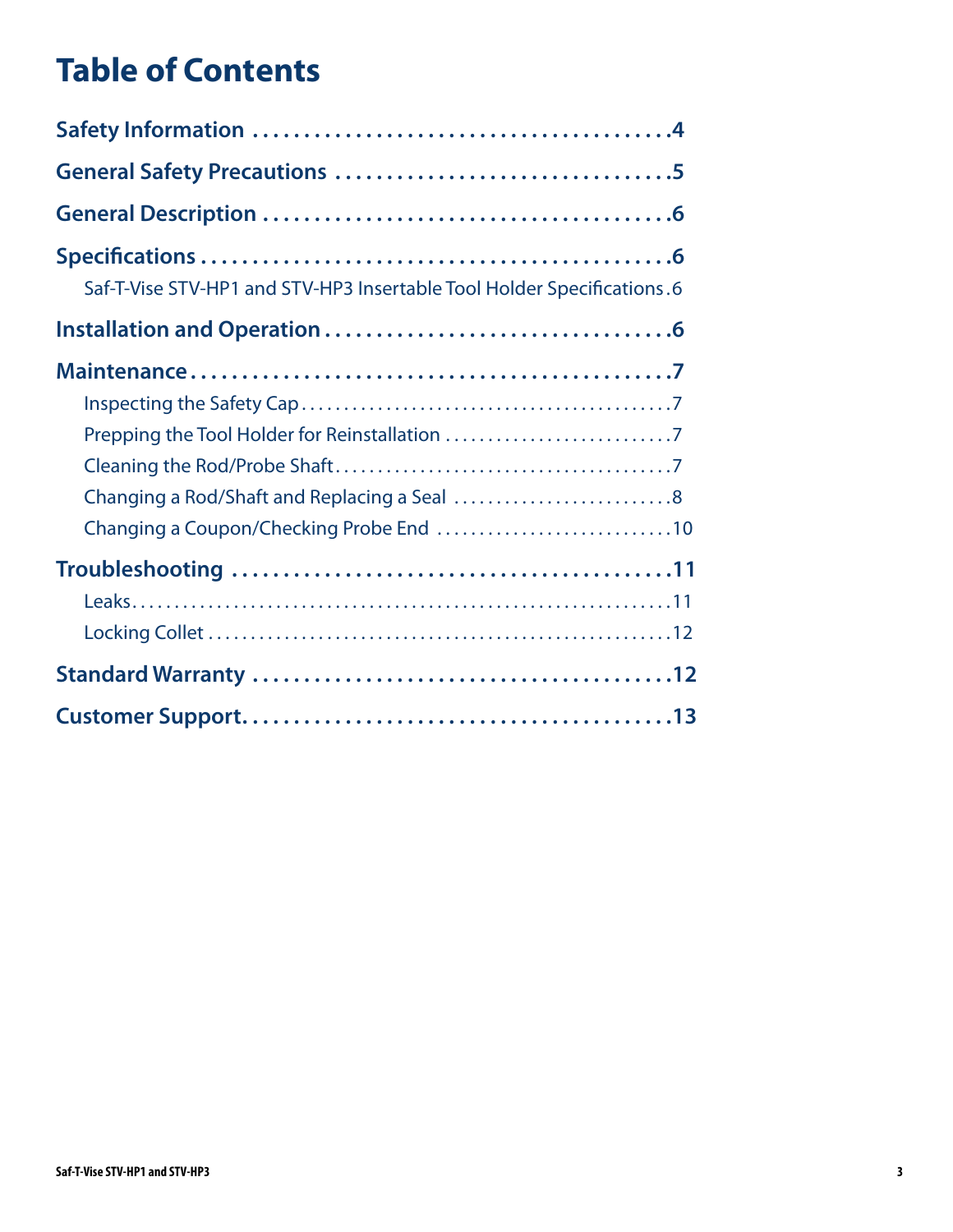# **Safety Information**

Please read the entire manual before attempting to unpack, set up, or operate this product. Pay careful attention to all Warnings, Cautions, and Notes. Failure to do so could result in serious personal injury and/or equipment damage.

### **Use of Hazard Information**

If multiple hazards exist, the signal word corresponding to the greatest hazard shall be used

### **Definitions**

#### **A DANGER**

**DANGER indicates a hazardous situation which, if not**  avoided, will result in death or serious injury.

#### **A CAUTION**

**CAUTION, used with the safety alert symbol, indicates a hazardous situation which, if not avoided, could result in**  minor or moderate injury.

#### **A WARNING**

**WARNING indicates a hazardous situation which, if not**  avoided, could result in death or serious injury.

#### **NOTICE**

**NOTICE is used to address practices not related to personal**  injury.

#### Â **NOTE**

**Information that requires special emphasis .**

#### Â **TIP**

**Alternate techniques or clarifying information.**

**SHALL:** This word is understood to be mandatory.

**SHOULD:** This word is understood to be advisory.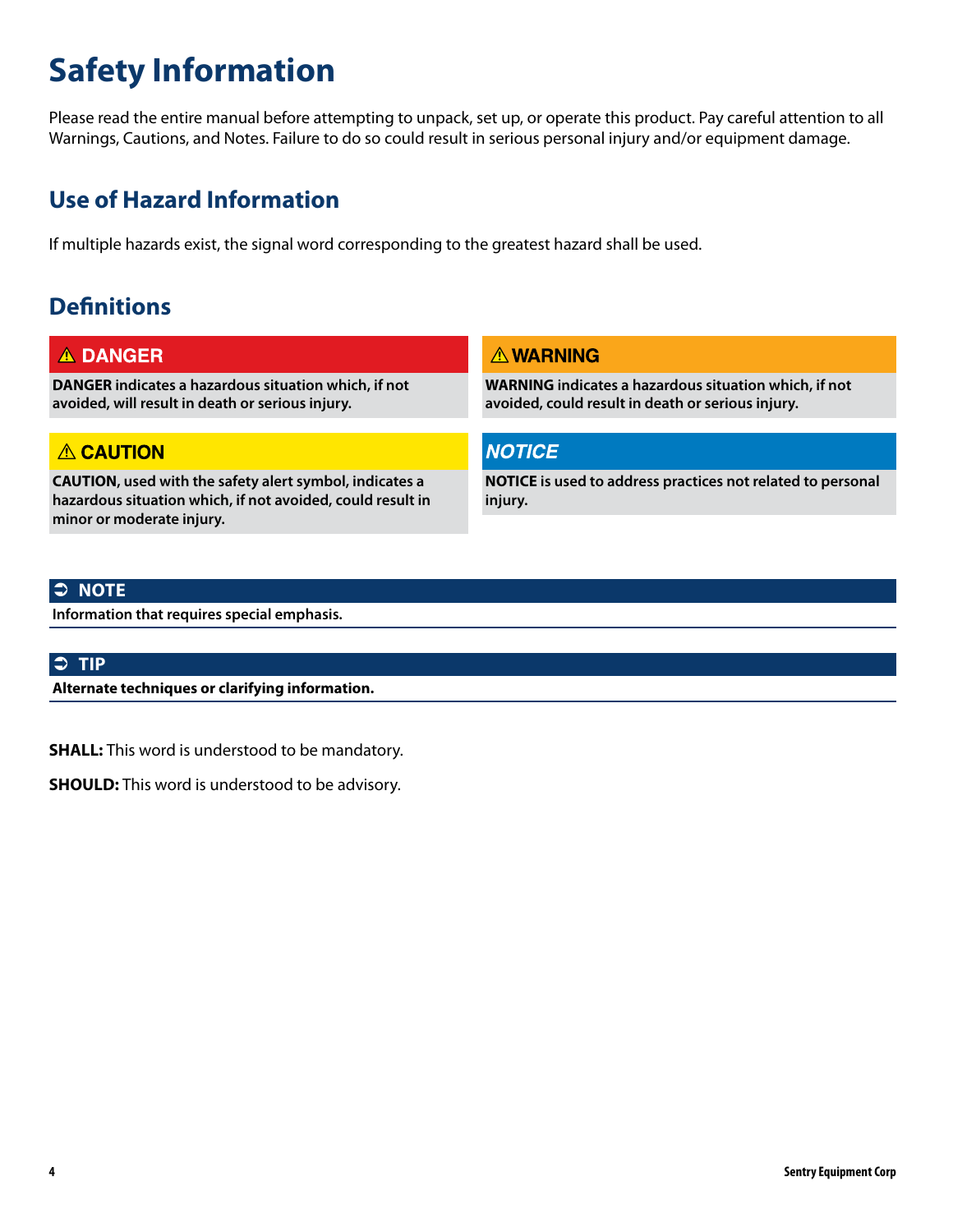# **General Safety Precautions**

## **Product Selection, Installation, and Use**

#### **A WARNING**

**Improper selection, installation, or use can cause personal injury or property damage . It is solely the responsibility of users,**  through their own analysis and testing, to select products suitable for their specific application requirements, ensure they are **properly maintained, and limit their use to their intended purpose .**

**Follow proper local, state, and federal regulations for proper installation and operational requirements .**

**Always use caution and common sense when working with any chemical . Read the product label and Material Safety Data Sheets (MSDS) carefully and follow the instructions exactly .**

### **Potential Equipment Hazards**

#### **A WARNING**

Hot surfaces! **This equipment may have very hot surfaces . If an operator contacts a hot surface, injury may occur . Use protective clothing to prevent injury . If other equipment comes in contact with a hot surface, damage to the equipment may occur . Ensure the area around this equipment is kept clear to prevent damage from occurring .**

High pressures! This equipment may contain fluids at very high pressures. Prior to installing, removing or maintaining this **equipment, ensure that the equipment is isolated from all connecting piping, the equipment is depressurized, the contents have been drained, and the equipment is cool .**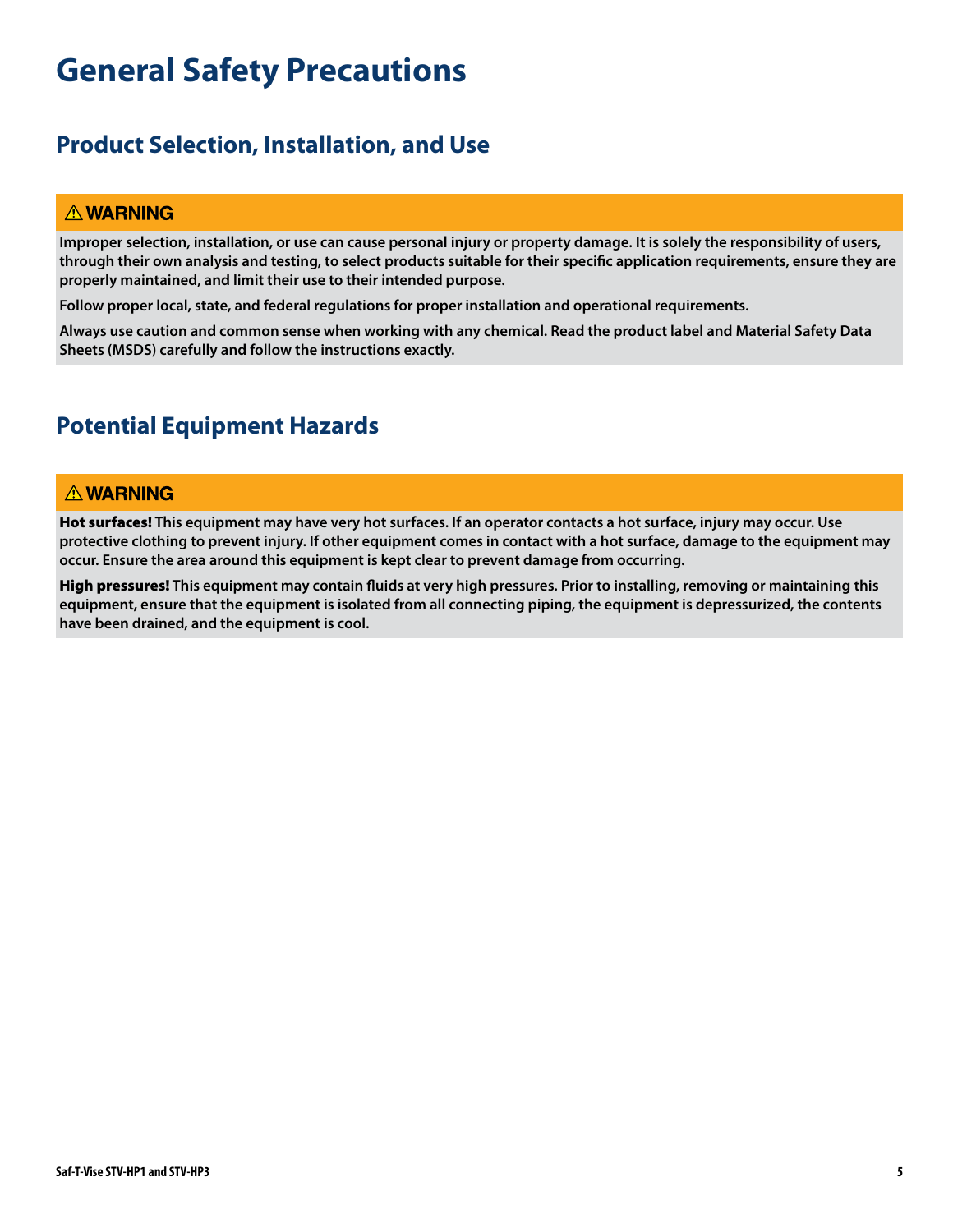# **General Description**

The Sentry® Saf-T-Vise STV-HP1 and STV-HP3 insertable tool holders are multi-functional tools that can be equipped to monitor pipeline corrosion, inject chemical into the process, or sample the pipeline medium. The holders are engineered to specific site applications with a variety of materials and connection styles and sizes. Design pressure and temperature requirements determine the model series and sealing technology of the holder.

The holders are designed with a patented locking collet which secures the rod/shaft within the process stream until released by the operator. A process bleeder valve is standard on holders to allow depressurization of the holder after closure of the process isolation valve. The ability to fully retract the rod/shaft out of the pipeline while under pressure allows for pigging without bringing the line down.

The standard Saf-T-Vise STV-HP1 and STV-HP3 models require the use of an insertion tool.

# **Specifications**

# **Saf-T-Vise STV-HP1 and STV-HP3 Insertable Tool Holder Specifications**

- Maximum allowable operating pressure (MAP) of 5,000 psi at 100°F (344.7 bar at 38°C) for the STV-HP1 and 7,500 psi at 100°F (517.1 bar at 38°C) for the STV-HP3. NOTE: Flanged units have a MAP based on the class of flange used for process line connection and can be rated to a lower MAP.
- The Teflon® seal has a process temperature range of 0°F to 450°F (-18°C to 232°C).
- The graphoil seal has a process temperature range of 0°F to 1000°F (-18°C to 538°C).
- **-** Holder Type: Corrosion Coupon, Atomizer, Sample or Injection Quill.
- 316/316L SS is the standard material for process wetted components.
- **EX Connection Style: Flanged or NPT Threaded connection.**
- Standard NPT Connection Sizes:  $1/2$ ",  $3/4$ ",  $1$ ",  $1-1/2$ ", or  $2$ ".
- Flange Connection Sizes: Customer specified. (In flanged units, holder is threaded and welded to flange.)

# **Installation and Operation**

The Saf-T-Vise STV-HP1 and STV HP3 tool holders attach to a pipeline isolation valve by means of either a flanged or NPT threaded connection. A holder is installed or removed during the operation and maintenance of the equipment as detailed in the Saf-T-Vise STV-T Series Insertion Tools manual.

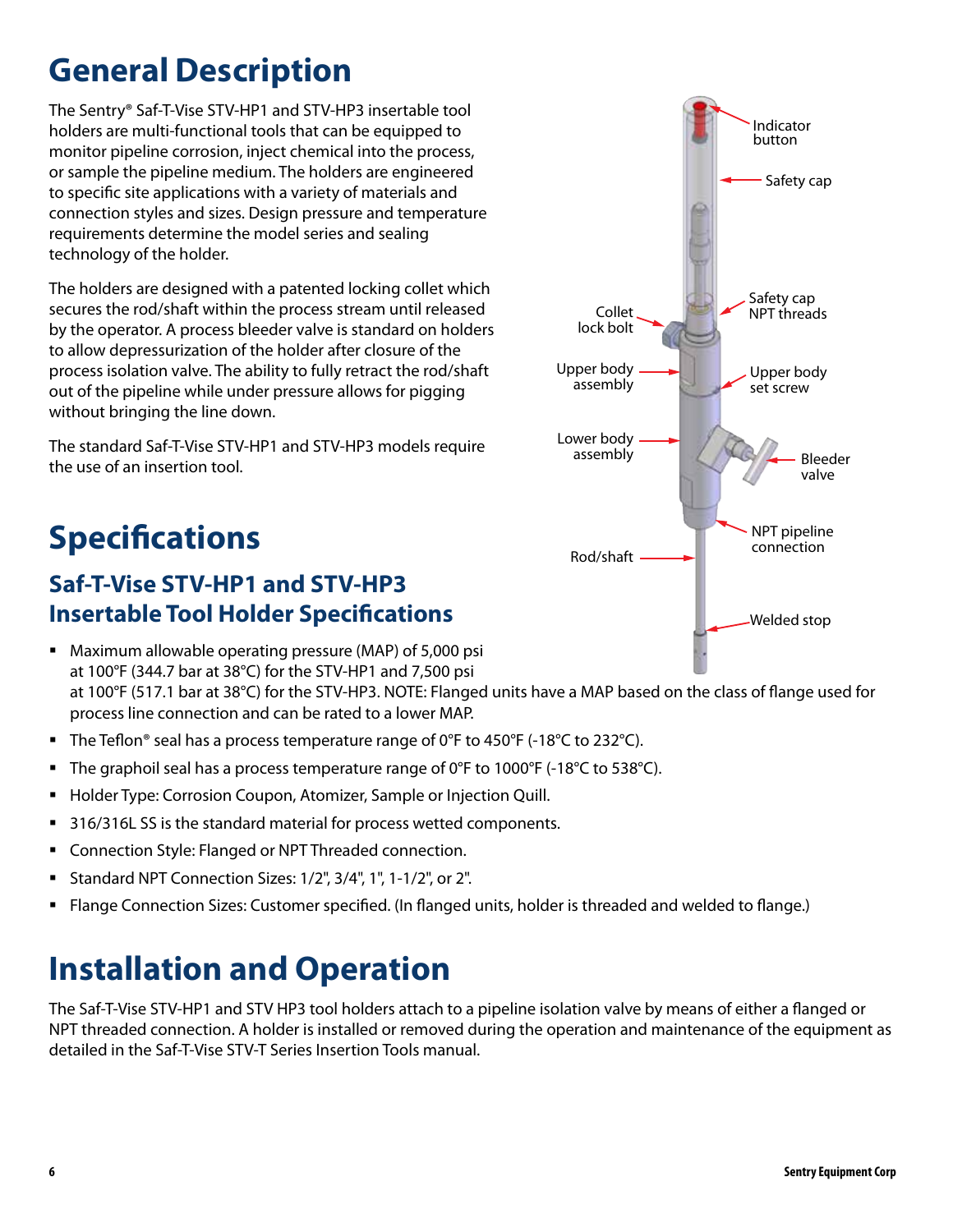# **Maintenance**

#### Â **NOTE**

**All maintenance procedures assume the Saf-T-Vise STV-HP1 or STV-HP3 insertable tool holder has been properly removed from the line. See the Saf-T-Vise STV-T Series Insertion Tools manual for instructions.**

## **Inspecting the Safety Cap**

- Remove safety cap from holder and ensure the red indicator is still in good condition.
- If the indicator is faded, brittle, or missing, return the cap to the factory for indicator repair.

### **Prepping the Tool Holder for Reinstallation**

After each use the tool holder threads should be checked and cleaned.

#### **Tools needed**

- **Clean rag**
- **Pick or small screwdriver**
- **Teflon tape or paste**
- Anti-seize lubricant
- **1.** Use a small pick or screwdriver to remove Teflon tape from the threads of the holder and the isolation valve connection threads.
- **2.** After tape and debris are removed, wipe down the threads with a clean rag.
- **3.** Reapply Teflon tape and anti-seize lubricant to the holder threads.

### **Cleaning the Rod/Probe Shaft**

The rod/probe shaft should be cleaned each time the tool holder is removed from the line. This helps prevent buildup on the rod/shaft and damage to the seal.

#### **Tools needed**

- Clean rag
- **Cleaner/solvent**
- **320 grit sand paper or other finer grit paper**
- **Medium crescent wrench**
- Molykote 55 lubricant or other fine viscosity lubricant
- **1.** Remove the holder from the line.
- **2.** Loosen the locking collet bolt and slide the rod/shaft to the fully inserted position (until the stop hits the top of the body). Leave the locking collet loose so the rod/shaft can be spun inside the body.
- **3.** Clean the exposed rod/shaft with 320 grit or finer sand paper using a rotational motion.
- **4.** When the exposed rod/shaft is cleaned of external debris, wipe the rod/shaft with a clean rag and solvent to remove any leftover debris.
- **5.** Slide the rod/shaft to the fully retracted position and repeat the steps above to clean the remaining rod/shaft.
- **6.** When the rod/shaft is thoroughly clean, wipe the rod/shaft with Molykote 55 lubricant or other fine viscosity lubricant.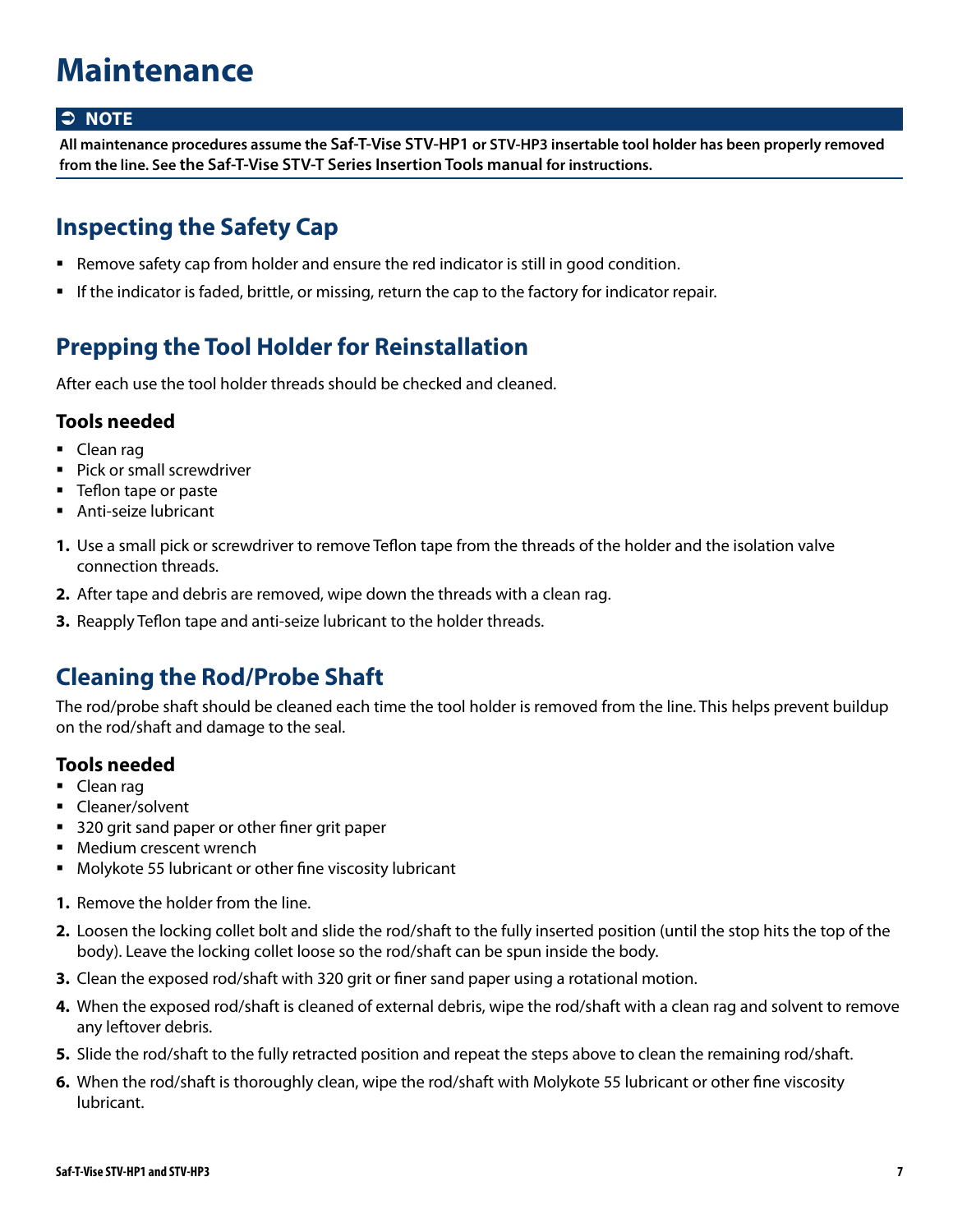# **Changing a Rod/Shaft and Replacing a Seal**

#### **Tools needed**

- **Medium crescent wrench**
- **Permanent marker**
- $\blacksquare$  <sup>1</sup>/<sub>4</sub>" NPT nipple 2"-4" (5-10 cm) in length (for atomizers or quills only)
- $H$ ex key set
- **Small pick or screwdriver**
- Clean rag
- **Seal Installation Tool (for Teflon seals only)** 
	- P/N 2-07815E for 3/8" OD rod/shaft
	- P/N 2-07815F for ¼" OD rod
- New seal for holder (Teflon or graphoil as needed)
- **Molykote 55 lubricant or other fine viscosity lubricant**
- Anti-seize lubricant
- 320 grit or finer sandpaper
- **Cleaner/solvent**
- **1.** Remove the rod/shaft.
	- **a.** With the holder removed from the line, loosen the locking collet and slide the rod/shaft to the fully inserted position, leaving 1" (2.5 cm) between the top of the holder and the adapter lock nut.
	- **b.** Tighten the locking collet bolt to 35 ft-lb (47.45 Nm).
	- **c.** Remove adapter.
		- Coupon holder only:
			- If using a flat coupon, use a permanent marker to mark the rod to show where the orientation arrow points on the shaft (reference the arrow at the top of the shaft).
			- Use a medium crescent wrench to loosen the adapter lock nut.
			- Remove both the adapter and the lock nut.
		- Atomizer shaft or quill shaft:
			- With a permanent marker, mark the rod to show where the orientation arrow points on the shaft (reference the arrow at the top of the shaft).
			- If fluid inlet does not have wrench flats, use a  $\frac{1}{4}$ " NPT nipple threaded into the fluid inlet adapter to remove the adapter from the shaft. If the adapter has a multi-port valve, you can use it to aid in removal.
	- **d.** Loosen the collet and slide the shaft out of the body of the holder.
- **2.** Separate the upper and lower body of the holder
	- **a.** Use a hex key to loosen (but not completely remove) the small set screw on the upper body.

#### **NOTICE**

**Make sure the set screw is loose. Failure to loosen the set screw can cause permanent damage to the holder.**

**b.** With the set screw loose, remove the upper body.

#### **C** NOTE

**If the upper body is difficult to remove, stop immediately and make sure that the set screw is loose.**

- **3.** Replace the seal.
	- **a.** With the upper body removed, use a pick or small screwdriver to gently pick out the old seal.
	- **b.** Clean the seal body of the holder with a clean rag.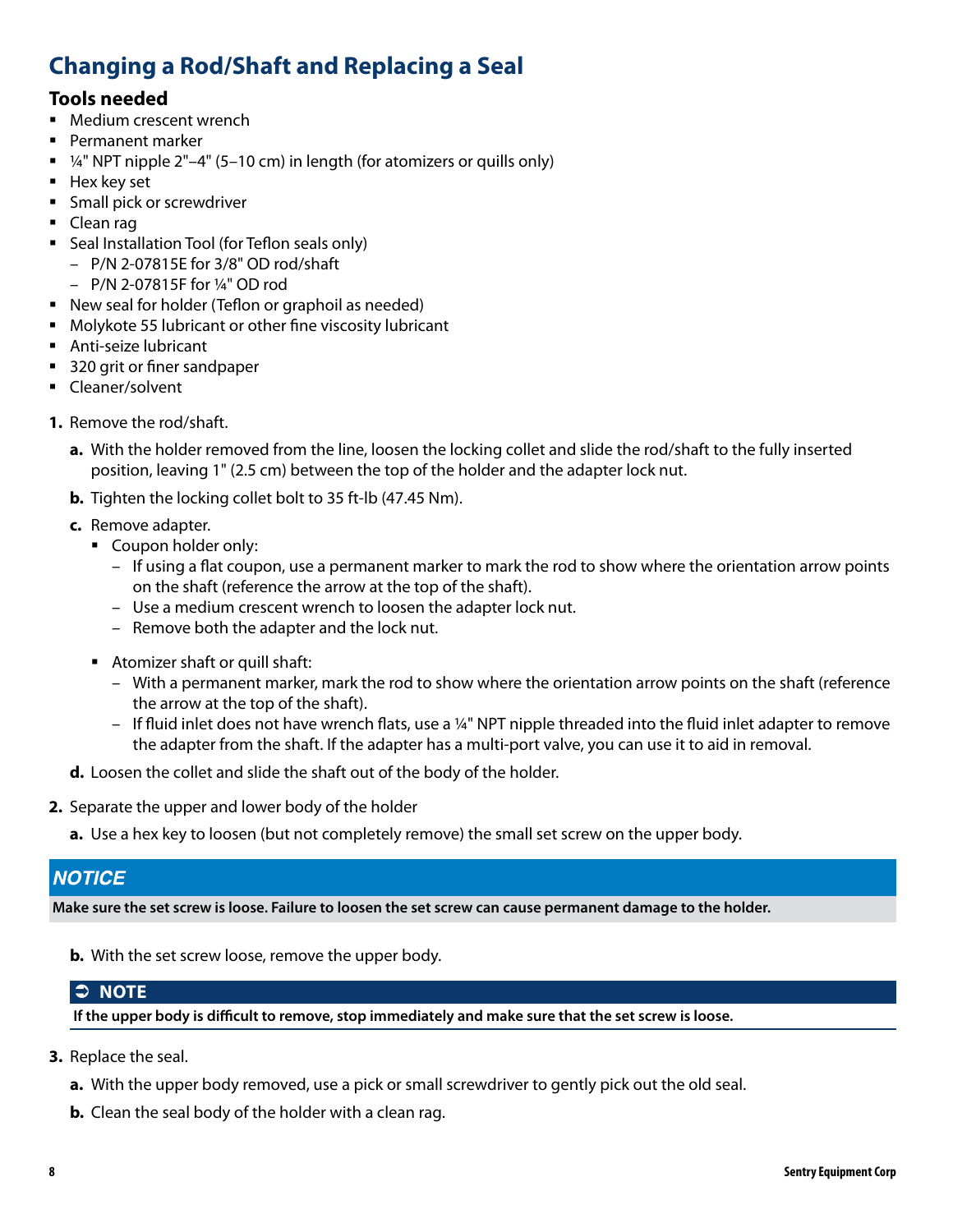- **c.** Insert new seal:
	- For Teflon seal:
		- Place the new Teflon seal onto the seal insertion tool with the seal opening facing away from the handle.
		- Lubricate the open-faced edge of the seal with Molykote 55 or other fine viscosity lubricant by placing a dot of lubricant on your finger, then slowly rolling your finger around the outside lip of the seal, completely coating the outside edge.
		- Insert the Teflon seal into the holder body by pushing the tool and seal straight into the body of the holder. Make sure the seal tool is straight with the holder to ensure you do not side load the seal.
		- Remove the seal tool.
	- For graphoil seal:
		- Insert the graphoil seal directly into the holder body. Make sure you push the seal straight into the body of the holder to avoid side loading the seal.
- **4.** Reassemble the holder.
	- **a.** Apply a small amount of anti-seize lubricant to the lower body threads where the upper body threads on.

#### **NOTICE**

**Do not tighten the set screw until the upper and lower body of the holder are properly aligned. Tightening the set screw on the threads will permanently damage the tool.**

- **b.** Loosen the set screw enough to allow for easy assembly.
- **c.** Thread the upper body of the holder onto the lower body.
	- **For Teflon seal:** 
		- Tighten the upper body until it is snug against the lower body.
		- Tighten set screw.
	- **For graphoil seal:** 
		- Do not tighten the set screw until after installation of the rod/shaft.
		- Thread, but do not tighten the upper body down to the lower body.

#### Â **NOTE**

**When using a graphoil seal, tightening the upper body without a rod/shaft in the holder will damage the seal and prevent insertion of the rod/shaft.**

#### **5.** (Re)Install the rod/shaft.

- **a.** Clean the rod/shaft before installing.
	- If reinstalling a used rod/shaft, thoroughly clean the rod/shaft with 320 grit or finer sandpaper using a rotational motion, then wipe the rod/shaft with a clean rag and solvent to remove any leftover debris.
	- If installing a new rod/shaft, wipe the new rod/shaft down with solvent and a clean rag to remove any debris.
- **b.** Add a small amount of Molykote 55 or other fine lubricant to the rod/shaft
- **c.** Wrap the threaded end of the rod/shaft with two (2) complete wraps of Teflon tape to protect the seal during rod/shaft insertion.
- **d.** Place the rod/shaft into the holder carefully. If the rod/shaft cannot pass through the body, make sure the locking collet is loose and oriented in the correct direction (dot on top). It is sometimes easier to completely remove the locking collet from the body. Be careful not to lose collet.

#### **C** NOTE

**Each insertion collet assembly is unique to each retrieval tool. Be sure to keep the removed assembly with the specific tool retractor.**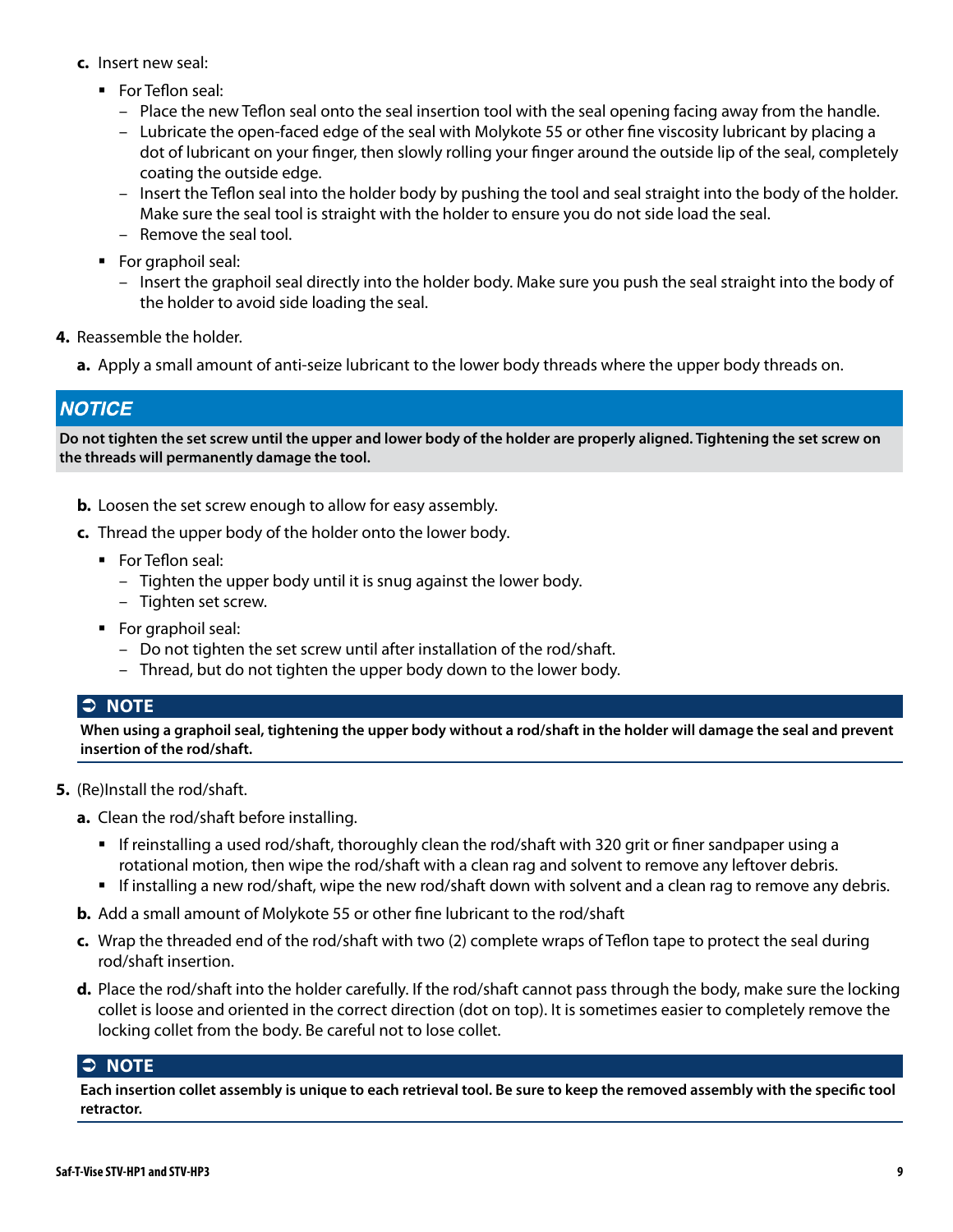- **e.** Once the rod/shaft is through the body of the holder, reinstall the locking collet (if removed) with the orientation dot facing the top of the tool, and tighten the collet.
- **f.** Remove the protective Teflon tape from the rod/shaft.
- **g.** For atomizer or quill shaft only, reapply new Teflon tape (2–3 wraps is adequate). Coupon holder rods do not need Teflon tape.
- **6.** Finish reassembly.

#### **For coupon holder rods only**

- **a.** Move rod/shaft through tool so the last 1.5 inches are visible out the top of the holder.
- **b.** Tighten the locking collet bolt to 35 ft-lb (47.45 Nm).
- **c.** Reinstall the adapter and lock nut securely on the rod.
- **d.** If using a graphoil seal, gently tighten the upper body onto the lower body, and then tighten the set screw.

#### **CONDUCTE**

**If using graphoil seal, do not overtighten the upper body. This will make the rod/shaft difficult to move and cause excessive wear on the seal.**

**e.** The tool is now ready to go back into service.

#### **For atomizer or quill shafts**

- **a.** Add a very small amount of anti-seize lubricant to the shaft end (take special care not to get any anti-seize lubricant in the shaft as this could clog your nozzle tip).
- **b.** Thread the fluid adapter onto the shaft and tighten the adapter using the small ¼" nipple (or multi-port valve) if no wrench flats are present.
- **c.** If re-installing a used shaft, tighten down to the mark made earlier. If installing a new shaft, align the mark on the fluid adapter with the outlet of the atomizer tip or quill.
- **d.** If using graphoil a seal, gently tighten the upper body onto the lower body, and then tighten the set screw.
- **e.** The tool is now ready to go back into service.

## **Changing a Coupon/Checking Probe End**

#### **Tools needed**

- Clean rag
- **Cleaner/solvent**
- 320 grit sand paper or other finer grit paper
- **Medium crescent wrench**
- **Molykote 55 lubricant or other fine viscosity lubricant**
- **Flat tip screwdriver**
- **1.** Remove tool holder from the process pipeline by following instructions for specific insertion tool.
- **2.** Remove old coupon or inspect the rod/shaft as needed.
- **3.** Clean the rod/probe shaft.
- **4.** If using a coupon holder, attach the new coupon.
- **5.** Reinstall the tool holder into the pipeline by following instructions for specific insertion tool.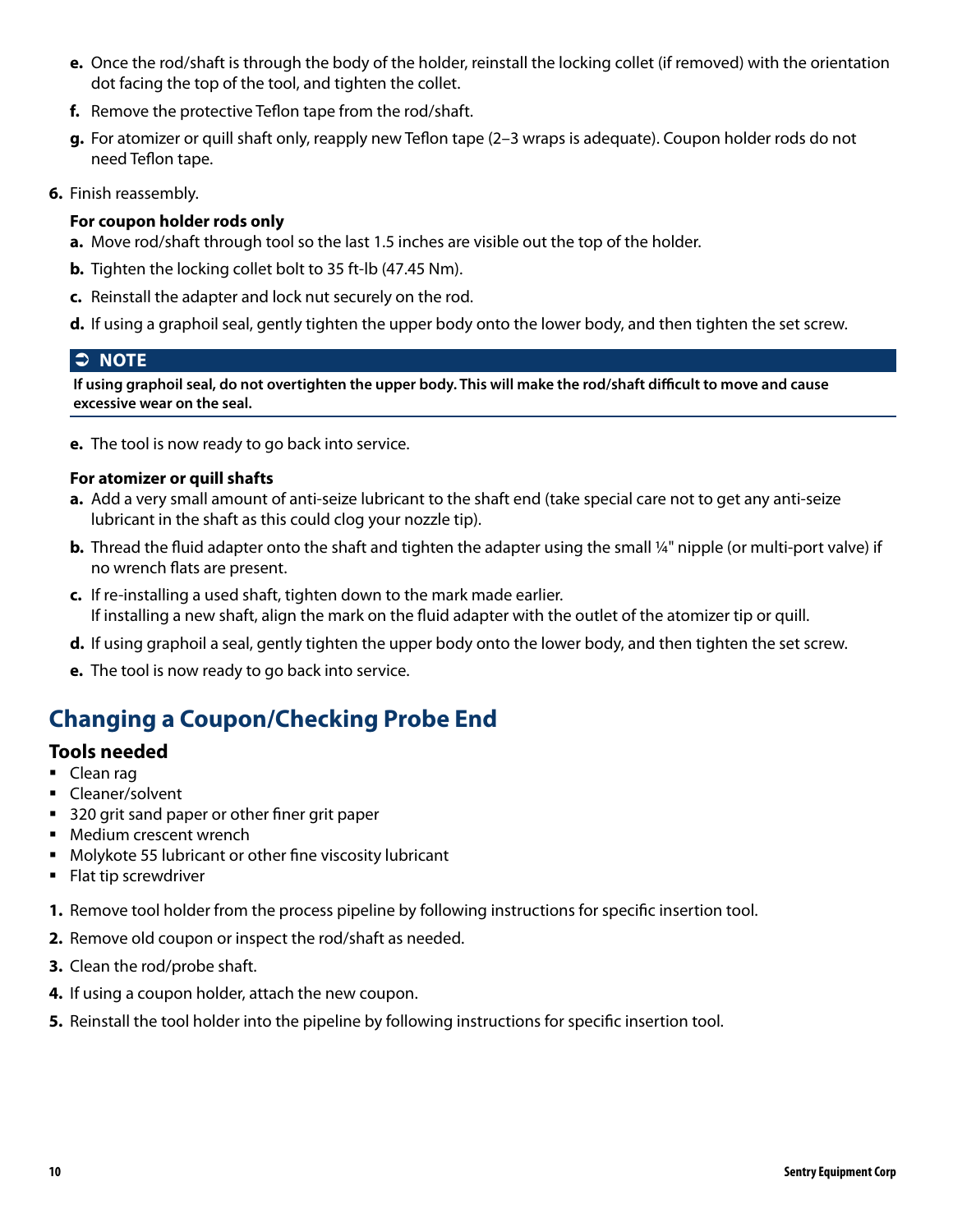# **Troubleshooting**

### **Leaks**

#### **Multi-Port Valve Leaks**

- **1.** Isolate and bleed down the pressure, and attempt to tighten the leak point. If leak persists, continue with next step.
- **2.** Re-tape the fittings on the multi-port valve.
	- **a.** Remove the entire holder from the process line.
	- **b.** Remove the multi-port valve from the holder.
	- **c.** Disassemble and remove all the old Teflon tape from the multi-port valve and then re-tape the fittings.
	- **d.** Reassemble the multi-port valve using a small amount of anti-seize lubricant on each fitting. Do not over-tighten the fittings as this can cause a leak point.
- **3.** If the leak persists at a particular point, close the isolation valve, relieve pressure with bleeder valve, and contact your representative or factory customer service.

#### **Seal Leaks**

#### **Teflon Seal:**

If the holder is leaking from the top of the holder body where the rod/shaft and body meet, the Teflon seal is damaged and requires replacement. See section on "Seal Replacement" on page 8.

#### **Graphoil Seal:**

If the holder is leaking from the top of the holder body where the rod/shaft and body meet, the graphoil seal is most likely loose.

- **1.** Adjust the top body to tighten the seal.
	- **a.** Loosen the small set screw on the upper body.
	- **b.** Using a crescent wrench on the top body wrench flats, turn the upper body clockwise in 1/4-turn increments until the leak stops.
	- **c.** Turn the upper body an additional 1/4 turn clockwise.
	- **d.** Re-tighten the small set screw on the upper body to prevent the body from loosening.
	- **e.** If leak persists, the graphoil seal is damaged and requires replacement. See section on "Seal Replacement" on page 8.

#### **Connection Leaks**

- **1.** If the holder leaks from any threaded portion, immediately isolate the holder from the line and remove process pressure.
- **2.** Remove the holder from the isolation valve.
- **3.** Follow the procedure for Prepping a Holder for Reinstallation.
	- This procedure can be used for all connection points on a holder including the multi-port valve, probe shaft adapters, bleeder valves, and any other connections that may be on the holder.

#### **Bleeder Valve Leaks**

If the holder leaks from the bleeder valve outlet or bleeder valve stem, the bleeder valve is damaged and should be replaced. Contact the factory to order a replacement valve.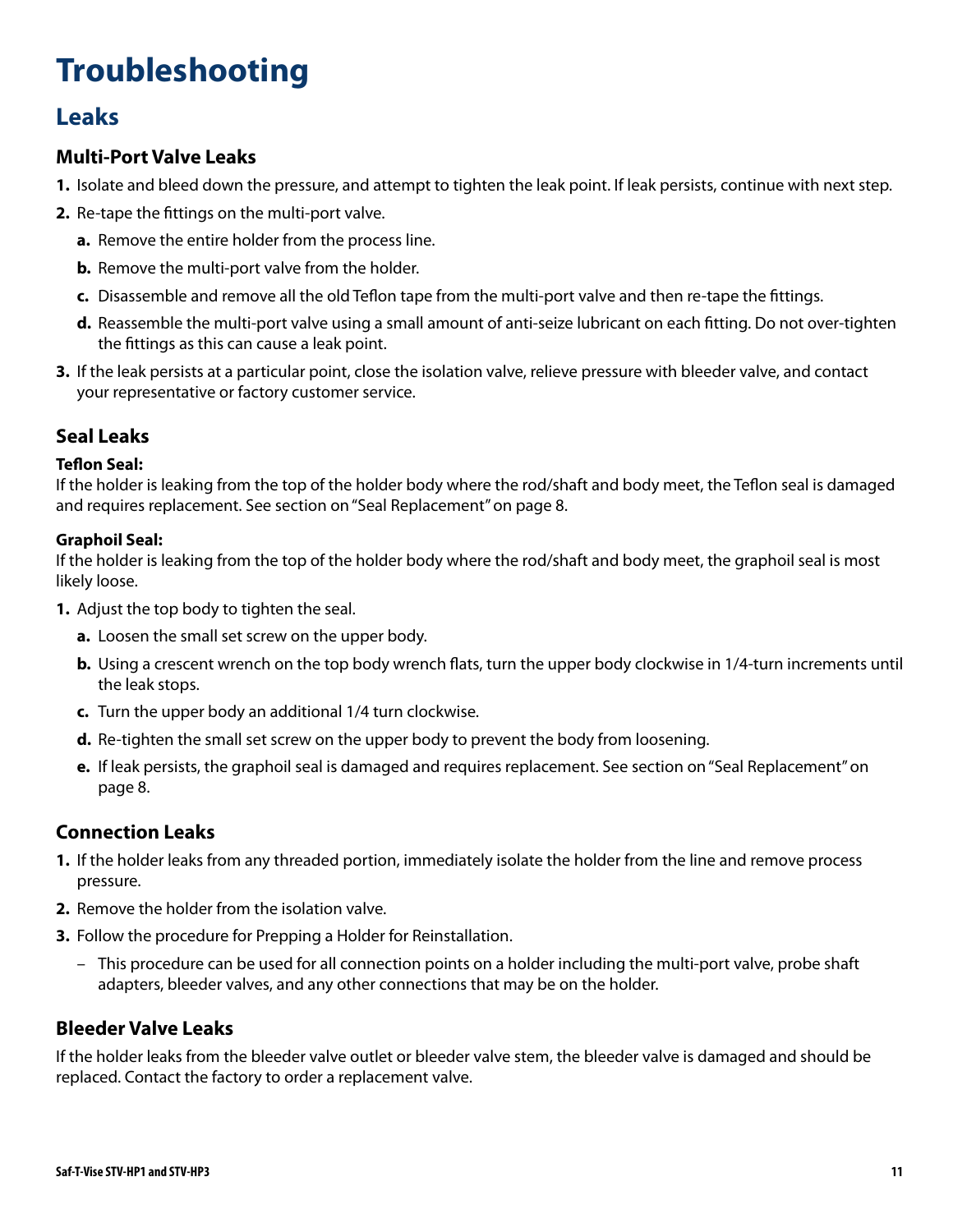#### **12 Sentry Equipment Corp**

### **Locking Collet**

#### **Not locking shaft in place**

If the locking collet fails to lock the rod/shaft in place with 35 ft-lb (47.45 Nm) of torque applied to the collet locking bolt, the locking collet is damaged and must be replaced. Please contact the factory to order a replacement.

#### **NOTICE**

**Do not interchange collets between tool holders. Collets are specially machined for each tool holder individually and cannot be interchanged. Collet repair must be performed by the factory.**

#### **Rod/shaft marred by collet**

- **1.** Check collet orientation. If the collet has an orientation indicator dot (see photo), the indicator dot must always face toward the top of the holder. Collets without the indicator dot are not dependent on orientation.
	- **a.** If the collet is upside down, remove the locking collet bolt from the holder and gently tap the holder on a hard surface to remove the collet.
	- **b.** Reinstall the collet with the orientation indicator dot facing toward the top of the holder, and then reinstall the locking collet bolt.
- **2.** Check the collet for wear.
	- A worn collet will not distribute pressure evenly on the rod/shaft and may cause damage.
	- If the collet is worn, the entire holder must be replaced immediately. Collets are matched to a body assembly during manufacturing and cannot be replaced separately.

# **Standard Warranty**

Sentry Equipment Corp ("Seller") warrants products manufactured by it and supplied hereunder ("Products") to be free from defects in workmanship and, to the extent materials are selected by Seller, to be free from defects in materials, in each case for a period as defined in the table below:

| <b>Product Line</b>     | <b>Product Category</b>                         | <b>Warranty Period</b>                                                                            |
|-------------------------|-------------------------------------------------|---------------------------------------------------------------------------------------------------|
| Sentry®                 | 1. Automatic Sampling                           | Eighteen months from date of shipment<br>or twelve months from startup, whichever<br>occurs first |
|                         | 2. Corrosion Monitoring                         |                                                                                                   |
|                         | 3. Manual Sampling                              |                                                                                                   |
|                         | 4. Sample Conditioning                          |                                                                                                   |
|                         | 5. Sampling & Analysis Systems                  |                                                                                                   |
|                         | 6. Replacement Parts (without expiration dates) |                                                                                                   |
| <b>Waters Equipment</b> | 1. Sampling & Analysis Systems                  | Twelve months from date of shipment                                                               |
|                         | 2. Replacement Parts (without expiration dates) |                                                                                                   |

To view the full warranty, go to www.sentry-equip.com/warranty.

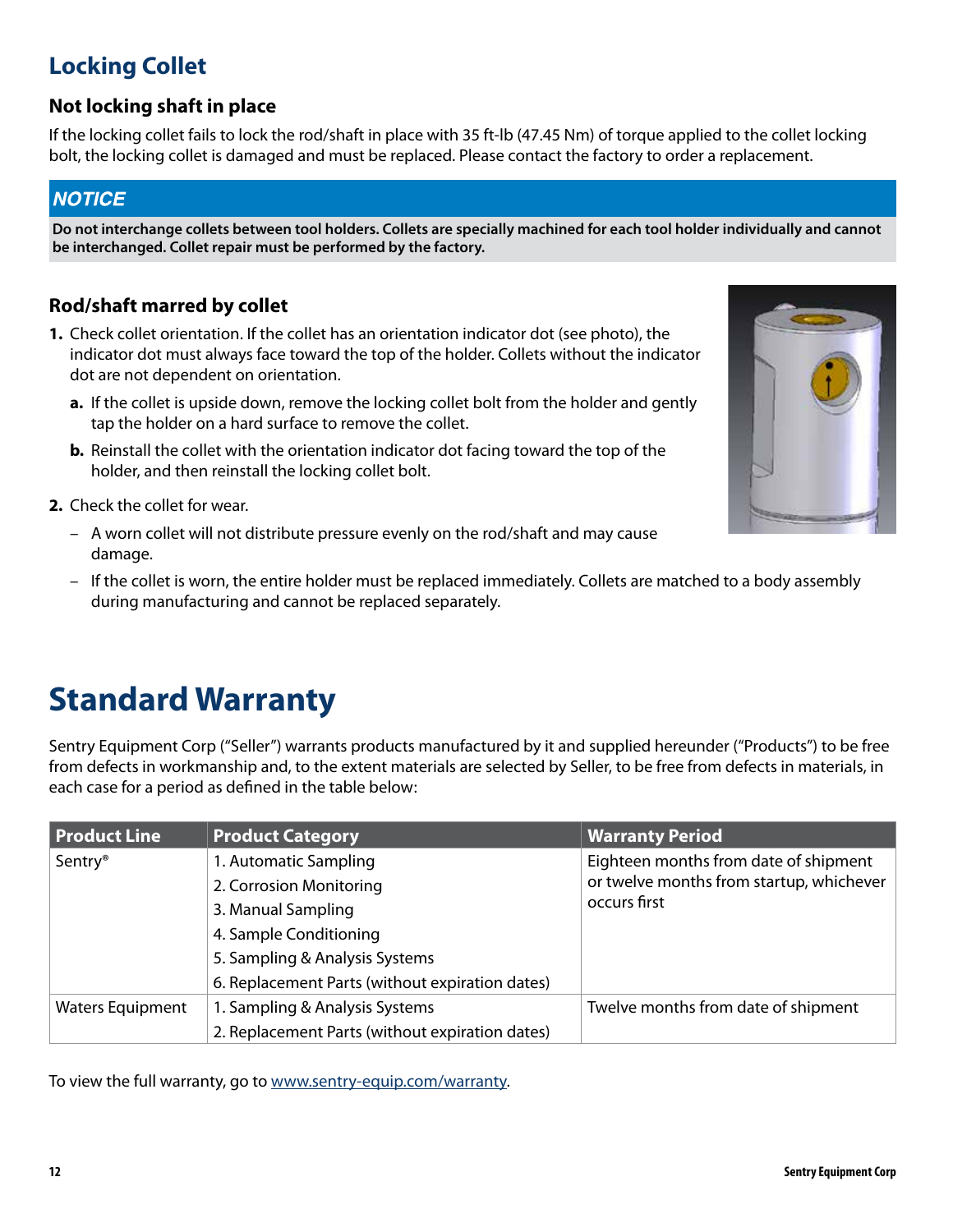# **Customer Support**

With proven sampling expertise since 1924, Sentry products and services provide business operations the critical insights to optimize process control and product quality We deliver true representative sampling and analysis techniques to customers around the globe, empowering them to accurately monitor and measure processes for improved production efficiency, output, and safety. Standing behind our commitments, we are determined to tackle any application, anywhere

We know that running an efficient operation isn't easy. It requires thorough, careful analysis of controlled, realtime data achieved through reliable, accurate, and repeatable process monitoring, and measuring. By effectively conditioning, sampling, and measuring gas, liquid, slurry, powder, solids, steam, or water within their production environments, our customers obtain the critical insights they need to control and optimize their processes

Yet, controlling your processes also means reliable customer support throughout the life cycle of your equipment.

- Customer Service—General information, warranty claims, order management.
- **Installation Service—For systems that require specialized expertise upon installation.**
- Technical Support—Troubleshooting, training, and technical manuals.
- **Field Service & Retrofits—When a problem needs immediate attention.**
- **•** Replacements Parts & Consumables—Order your replacement parts and consumables.
- Sentry ProShield Services—Select from four ProShield Guardian service plans providing different levels of support to protect your large system investments with regularly scheduled maintenance

To learn more, go to www.sentry-equip.com/support.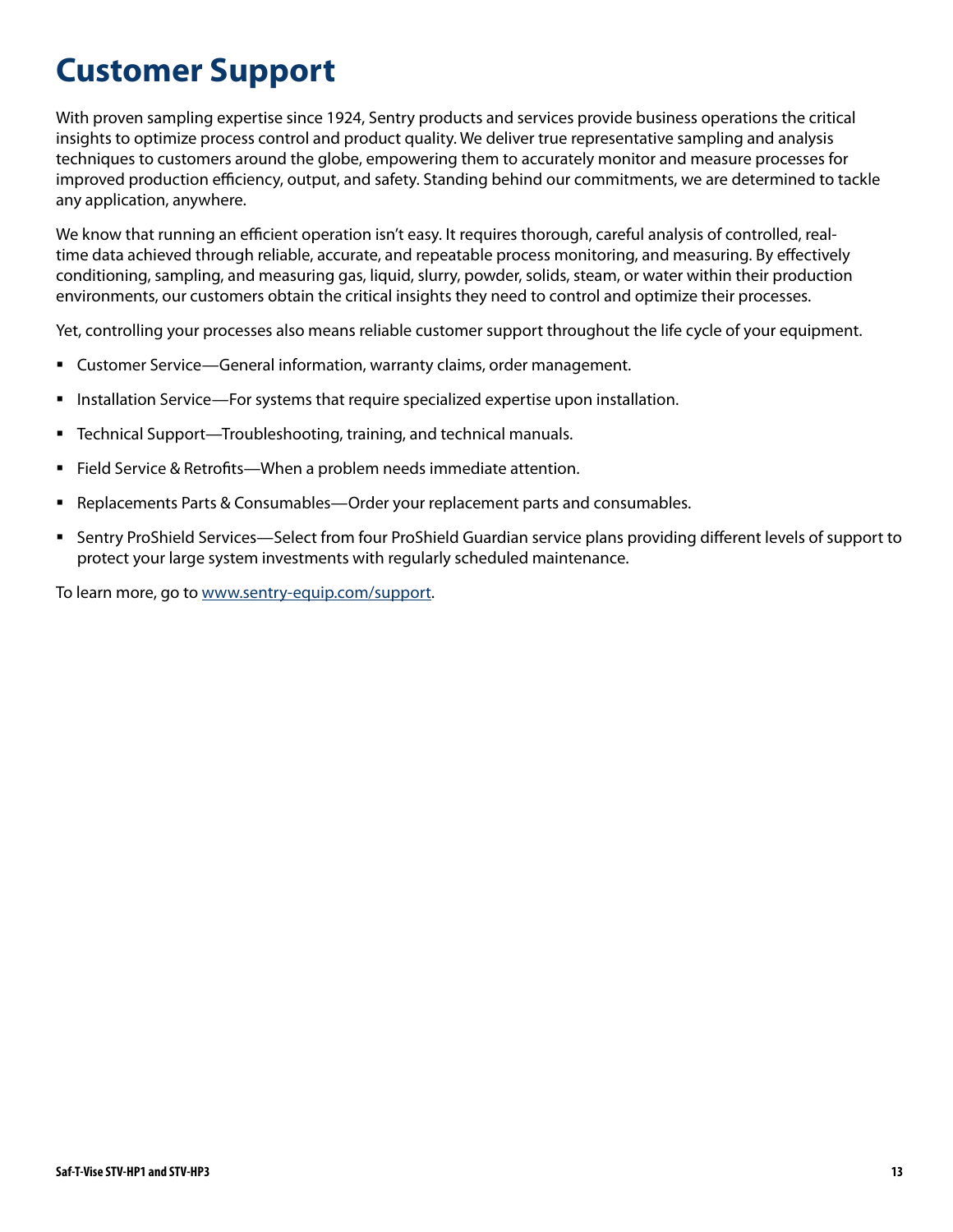This page is intentionally left blank.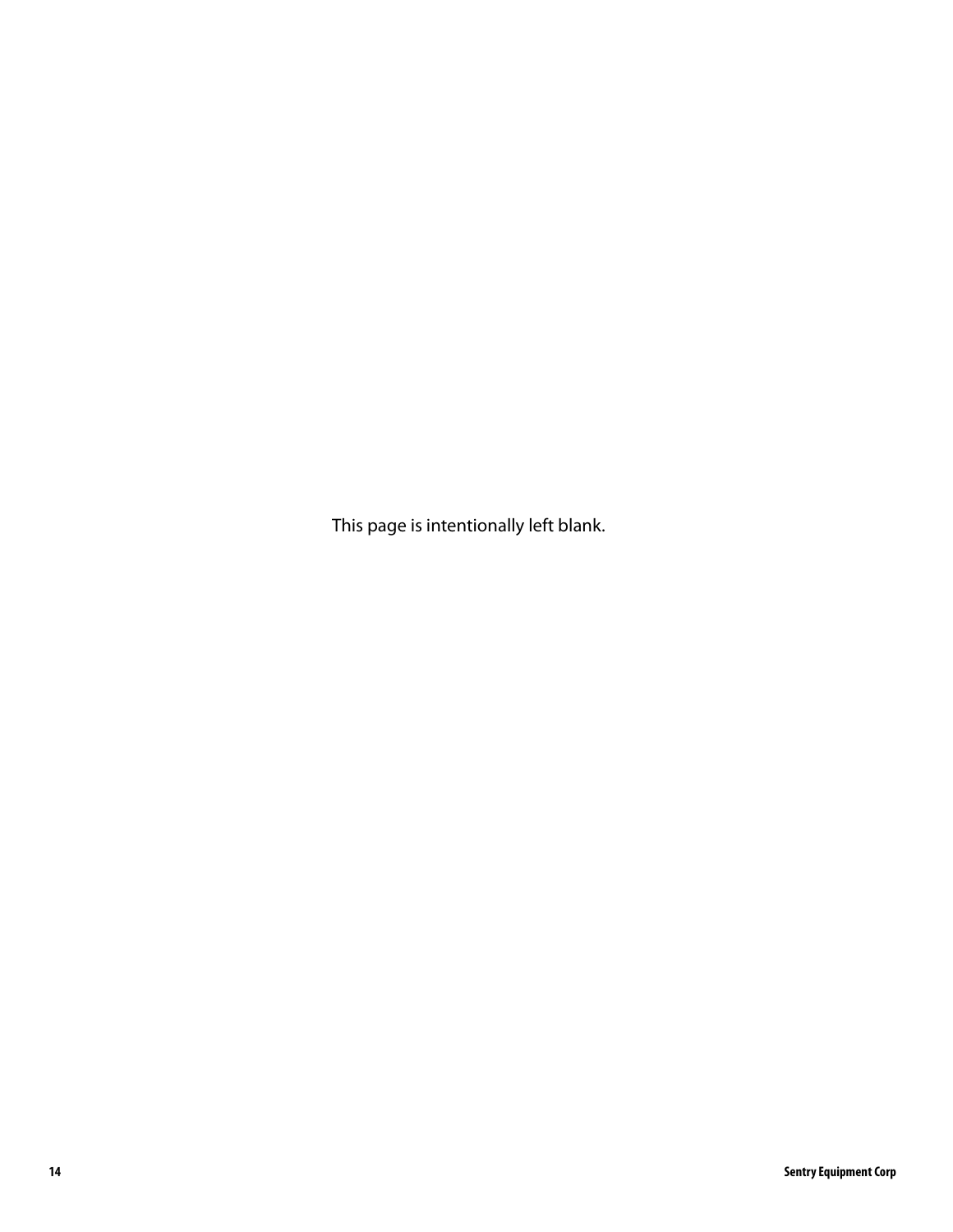This page is intentionally left blank.